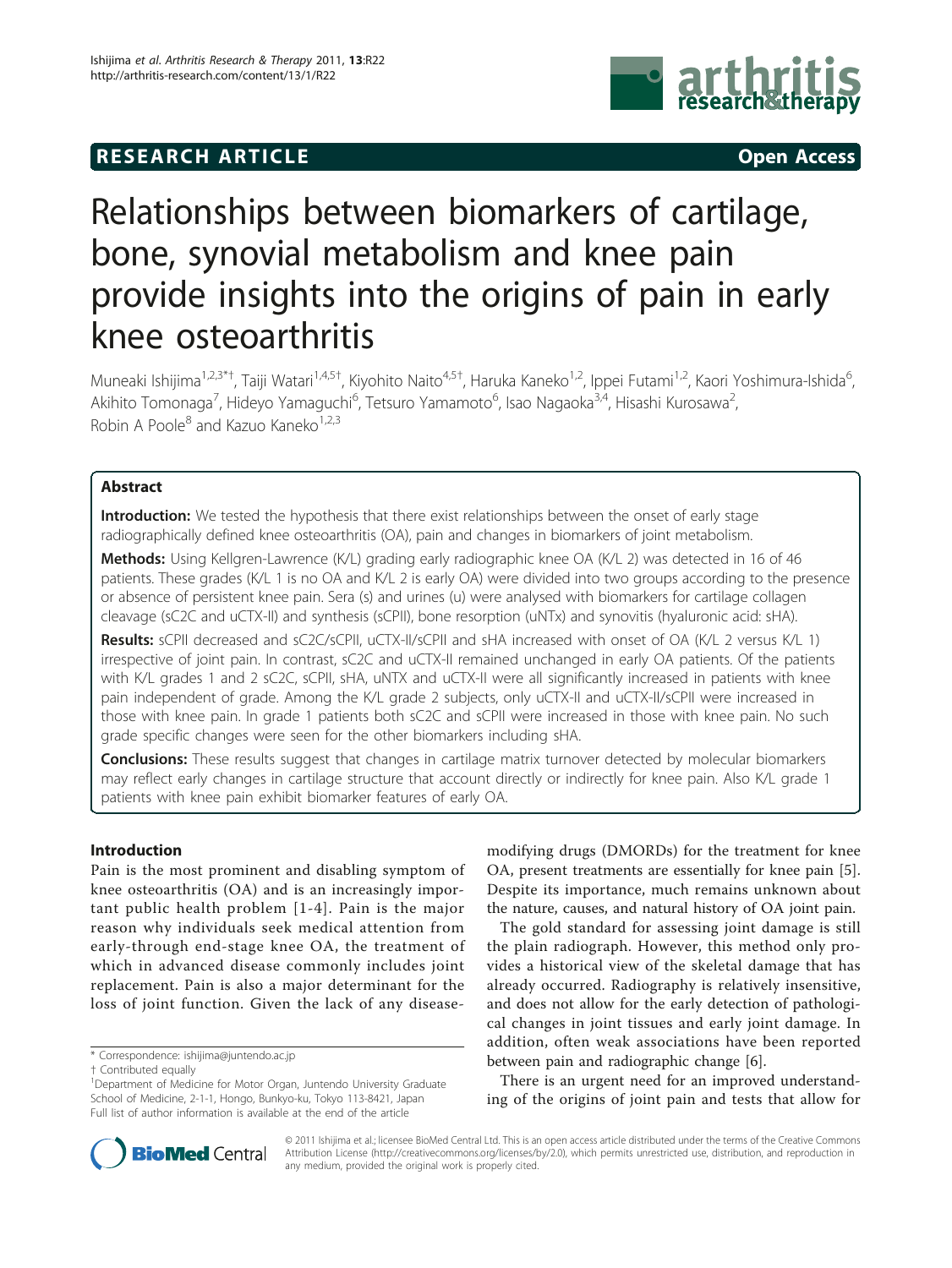the evaluation of treatment responses designed to arrest joint destruction and control pain [[7\]](#page-6-0). In joint diseases, there is a loss of the normal balance between the synthesis and degradation of the molecules that provide the articular cartilage with its biochemical and functional properties [\[8,9](#page-6-0)]. Concomitantly, changes occur in the metabolism of the synovium [\[10](#page-6-0)] and in the turnover of the subchondral bone [\[11\]](#page-6-0). Biomarkers, in addition to other imaging technologies such as magnetic resonance imaging (MRI), are candidates that are now being used to detect and monitor cartilage, bone turnover and synovial metabolism for critical assessment of the pathophysiological processes that lead to joint failure and pain in OA patients [\[8,12-15](#page-6-0)].

This study of early knee OA and joint pain was designed to test the hypothesis that there exist interrelationships between the onset of early stage radiographically defined knee OA, the presence and absence of knee pain and changes in skeletal and synovitis biomarkers of tissue turnover and joint inflammation, respectively, that can be measured in body fluids. Based on earlier work with tissue specific biomarkers we believe that their use may aid in the understanding of the source(s) of knee pain.

Prior studies of OA knee pain involving biomarkers are limited but results have been encouraging. Briefly, elevations of serum cartilage oligomeric matrix protein (COMP) have shown an association with knee pain but not for the cartilage collagen biomarker CTX-II [[16](#page-6-0)], the latter being derived mainly from calcified cartilage such as is found at the osteo-chondral junction [\[17](#page-6-0)] and in osteophytes.

Since it is known that structural changes in OA joints involving articular cartilage, as revealed by Kellgren and Lawrence grading [[18](#page-6-0)] and MRI [[19\]](#page-6-0), are closely associated with knee pain we decided to examine other skeletal biomarkers of cartilage and bone turnover in addition to CTX-II and hyaluronan, a marker of synovitis [\[20,21\]](#page-6-0).

Five commercial biomarker assays were used in these analyses: serum cartilage type II collagen cleavage by collagenase (sC2C) [[8,15](#page-6-0)]; urinary cartilage type II collagen C-telopeptide (uCTX-II) [[22](#page-6-0)]; serum cartilage type II procollagen carboxy propeptide (sCP II), which is cleaved from cartilage type II procollagen following the release of newly synthesized procollagen into the matrix [[8,15,23](#page-6-0)]; urinary bone N-terminal crosslinking telopeptide of type I collagen (uNTx), a biomarker of bone resorption [[24\]](#page-6-0); and serum hyaluronic acid (sHA) for synovitis [\[25,26](#page-6-0)], all of which have been used to study OA pathology [[25](#page-6-0)-[31\]](#page-6-0).

## Materials and methods

## Ethics approval

The study protocol was approved by the institutional review board of Juntendo University. We received a written consent from each of the patients enrolled in this study.

#### Patients, radiography and pain

A total of 46 patients with a Kellgren-Lawrence (K/L) grade of 1 or 2 were enrolled in this study among the patients who visited the hospitals from September 2007 to March 2008. Patients with knee pain had complained of pain in the medial femorotibial compartment of the studied knee on most days of the month prior to examination and removal of body fluids. Patients had not experienced any traumatic episodes during this period. Knee pain was assessed using a visual analogue scale (VAS, 0 to 100). The subjects were defined as those without pain if they indicated a VAS score of zero for this same period. Conversely, subjects were defined as having pain if they indicated a score of more than zero, and they fulfilled the criteria of knee OA of the medial femorotibial joint as defined by the American College of Rheumatology (ACR) criteria [[32](#page-6-0)]. Standing, extended and antero-posterior view, and lateral and skyline view radiographs were taken at the first visit. An antero-posterior view radiograph was performed according to the method reported previously [\[33\]](#page-6-0). The staging of knee OA based on radiographic examination was assessed using K/L grading [[34\]](#page-7-0). As with the traditional radiographic definition for OA, the subjects with a K/L grade of 1 were diagnosed as having no detectable knee OA. Those with a K/L grade of 2 were diagnosed as having early knee OA. All radiographs were taken by experienced technicians and were scored independently by two readers who were blinded to the clinical information. Both intraand inter-observer reproducibility rates were good (interclass correlation coefficient (ICC): 0.97 (95% confidence interval (CI): 0.70 to 0.97) and 0.95 (95% CI: 0.93 to 0.98), respectively).

#### Biomarker analyses

Both serum and urine samples were obtained from all patients on the day that pain and function were assessed, and radiographs taken. The non-fasted second void urine samples and non-fasted morning blood samples were collected for serum analyses. The urine and serum samples were stored at -80°C until analysed.

The biomarkers used were sC2C, sCPII, sHA, uCTX-II, and uNTx. uCTX-II and uNTx values were corrected for urine creatinine concentration.

All assays, including measurement of urine creatinine levels, involved an ELISA format and were supplied with the following specifiations: uCTX-II (CartiLaps; Nordic Bioscience, Herlev, Denmark: intra-assay and interassay variation each less than 7%); uNTx (Osteomark; Ortho-Clinical Diagnostics, Rochester, NY, USA: intra-assay and interassay variations less than 5% and 7%, respectively); sCPII and sC2C (IBEX Pharmaceuticals Inc.,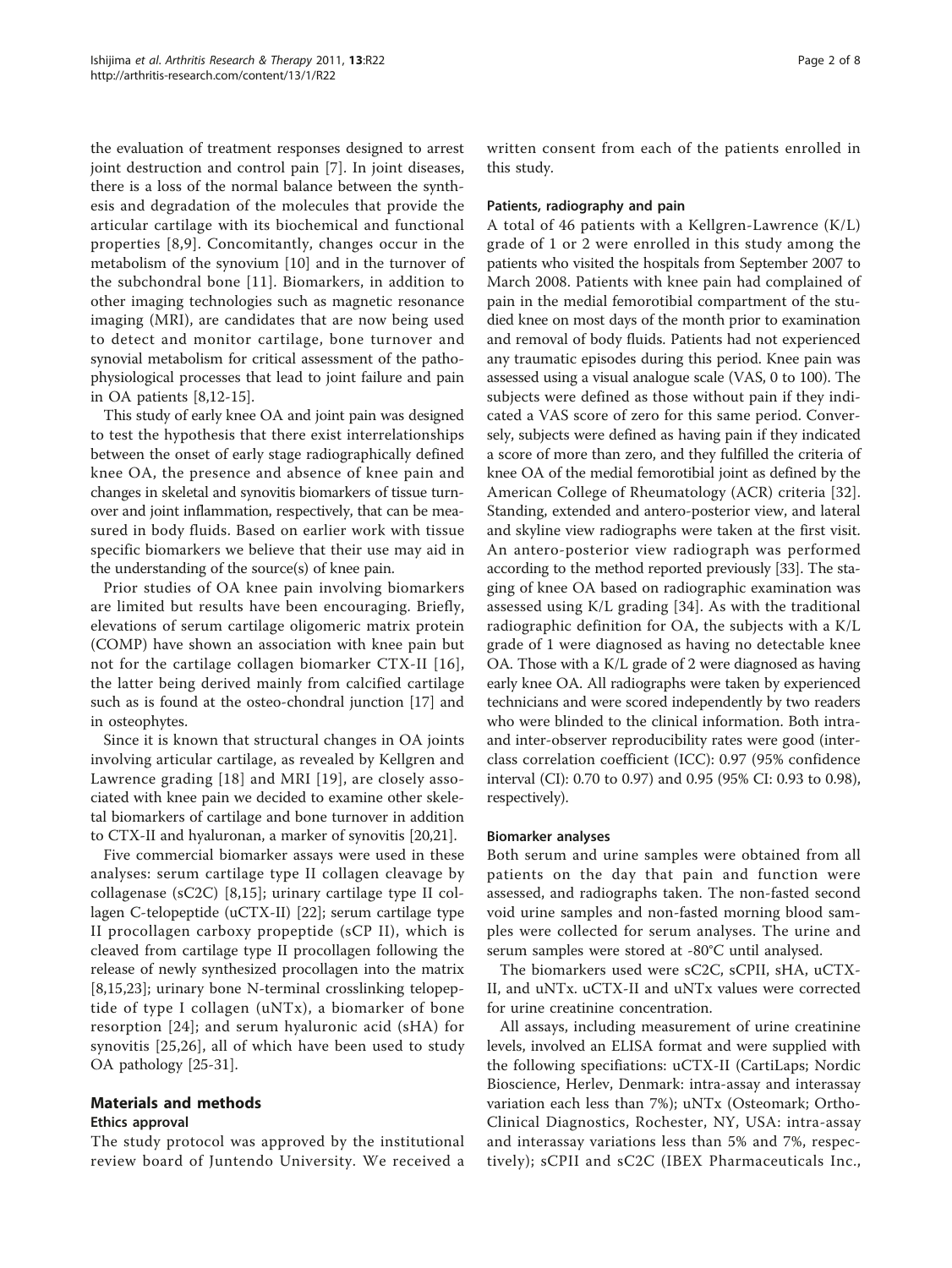Montreal, QC, Canada: intra-assay and interassay variation for sCP II and sC2C were less than 10% and 11%, respectively); sHA (Chugai Diagnostics, Tokyo, Japan: intra-assay and interassay variation were each less than 5%). The measurement of urinary creatinine concentration was performed by a peroxidase-coupled kinetic enzymatic procedure (Kainos, Tokyo, Japan) [[35\]](#page-7-0).

## **Statistics**

The statistical analyses were conducted using the SPSS version 17.0 for Windows software program (SPSS, Chicago, IL, USA). As the distribution of these biomarkers was found to be positively skewed, a logarithmic transformation (natural log (Ln)) was therefore applied to these biomarkers to obtain an approximately normal distribution. This was evaluated by the Kolmogorov-Smirnoc test before performing the statistical analyses. The serum and urinary levels of these biomarkers were adjusted for age, gender and body mass index (BMI) for comparison using parametric comparisons analysis of variance (ANOVA). The Bonferroni correction for multiple comparisons was applied. Significant differences were evaluated if ANOVA was significant. A P-value of less than or equal to 0.05 was considered to be statistically significant.

## Results

## Patients

Of the 46 patients, 30 had a K/L grade of 1 (female/male ratio: 19/11) and 16 (female/male: 13/3) had a K/L grade of 2 (Tables 1 and [2\)](#page-3-0). Sixteen patients had knee pain (female/male ratio: 12/4), and the remaining 30 patients (female/male ratio: 20/10) had no knee pain (Tables 1 and [3](#page-3-0)). The 30 patients without knee pain consisted of 22 (female/male ratio: 13/9) with a K/L grade of 1 and 8 (female/male ratio: 7/1) with a K/L grade of 2 (Table 1 and [4](#page-4-0)). Eight (female/male ratio: 6/2) of the 16 patients with knee pain had a radiographic grade of 1, and the remaining half (female/male ratio: 6/2) had a K/L grade of 2 (Tables 1 and [4\)](#page-4-0).

#### Biomarker analyses

#### According to K/L grade (Table [2](#page-3-0))

The patients were divided into two groups according to the presence  $(K/L)$  grade 2) or absence  $(K/L)$  grade 1) of radiographic OA, and the characteristics of these two groups were examined by biomarker analyses. There were no significant differences for the cartilage collagen degradation markers sC2C and uCTX-II between K/L grade 1 and grade 2. sCPII, a cartilage collagen synthesis marker, was significantly reduced in K/L grade 2 compared to grade 1. No significant differences in uNTx, the bone resorption biomarker, were observed between K/L grade 1 and grade 2. But sHA was significantly increased in K/L grade 2 compared to grade 1. As ratios combining type II collagen degradation markers with type II collagen synthesis markers have previously also provided important insights into the balance between type II collagen degradation and synthesis, which is changed in OA [\[8](#page-6-0)[,36](#page-7-0)], these ratios were also calculated. Both sC2C/sCPII and uCTX-II/sCPII were significantly increased in K/L grade 2 compared to grade 1 reflecting alterations in the balance between synthesis and degradation.

## According to presence or absence of pain (Table [3\)](#page-3-0)

Patients were divided into two groups according to the presence or absence of knee pain, and these two groups were evaluated by biomarker analyses. The levels of cartilage biomarkers sC2C, uCTX-II, sCPII and the synovitis biomarker sHA were all significantly increased in patients with knee pain compared to those without knee pain irrespective of K/L grade. In contrast, there was only a marginally ( $P = 0.05$ ) significant difference for the bone biomarker uNTx in patients with or without

| Table 1 Basal characteristics of the subjects in the study |  |
|------------------------------------------------------------|--|
|------------------------------------------------------------|--|

|                           |            | <b>Total</b>        | $K/L$ 1                       | K/L <sub>2</sub>    | P-value                    |
|---------------------------|------------|---------------------|-------------------------------|---------------------|----------------------------|
| n                         |            | 46                  | 30                            | 16                  |                            |
| Pain $(-/+)$              |            | 30/16               | 22/8                          | 8/8                 |                            |
| Gender (F/M)              |            | 32/14               | 19/11                         | 13/3                |                            |
| Age                       |            | 67.5                | 67.4                          | 68.0                | 0.31                       |
| (y)                       |            | 7.1 (65.3 to 69.8)  | 6.8 (64.8 to 69.9)            | 8.3 (62.4 to 73.6)  | $(-7.01 \text{ to } 2.24)$ |
| BMI                       |            | 24.9                | 24.5                          | 26.1                | 0.37                       |
| (kq/m <sup>2</sup> )      |            | 4.4 (23.6 to 26.3)  | 4.3 $(22.9 \text{ to } 26.1)$ | 4.6 (23.0 to 29.2)  | $(-4.74 \text{ to } 1.49)$ |
| Pain VAS score (0 to 100) | Pain $(-)$ | $\Omega$            | $\mathbf{0}$                  | $\Omega$            |                            |
|                           |            | 0(0 to 0)           | 0(0 to 0)                     | 0(0 to 0)           |                            |
|                           | Pain $(+)$ | 35.1                | 37.5                          | 25.3                | 0.14                       |
|                           |            | 12.9 (25.9 to 44.2) | 12.2 (27.2 to 47.7)           | 14.0 (14.2 to 38.6) | $(-0.21 \text{ to } 2.66)$ |

F, female; K/L, Kellgren-Lawrence grade; M, male. Data are presented as the mean and SD (95% confidence interval (95% CI) of the mean).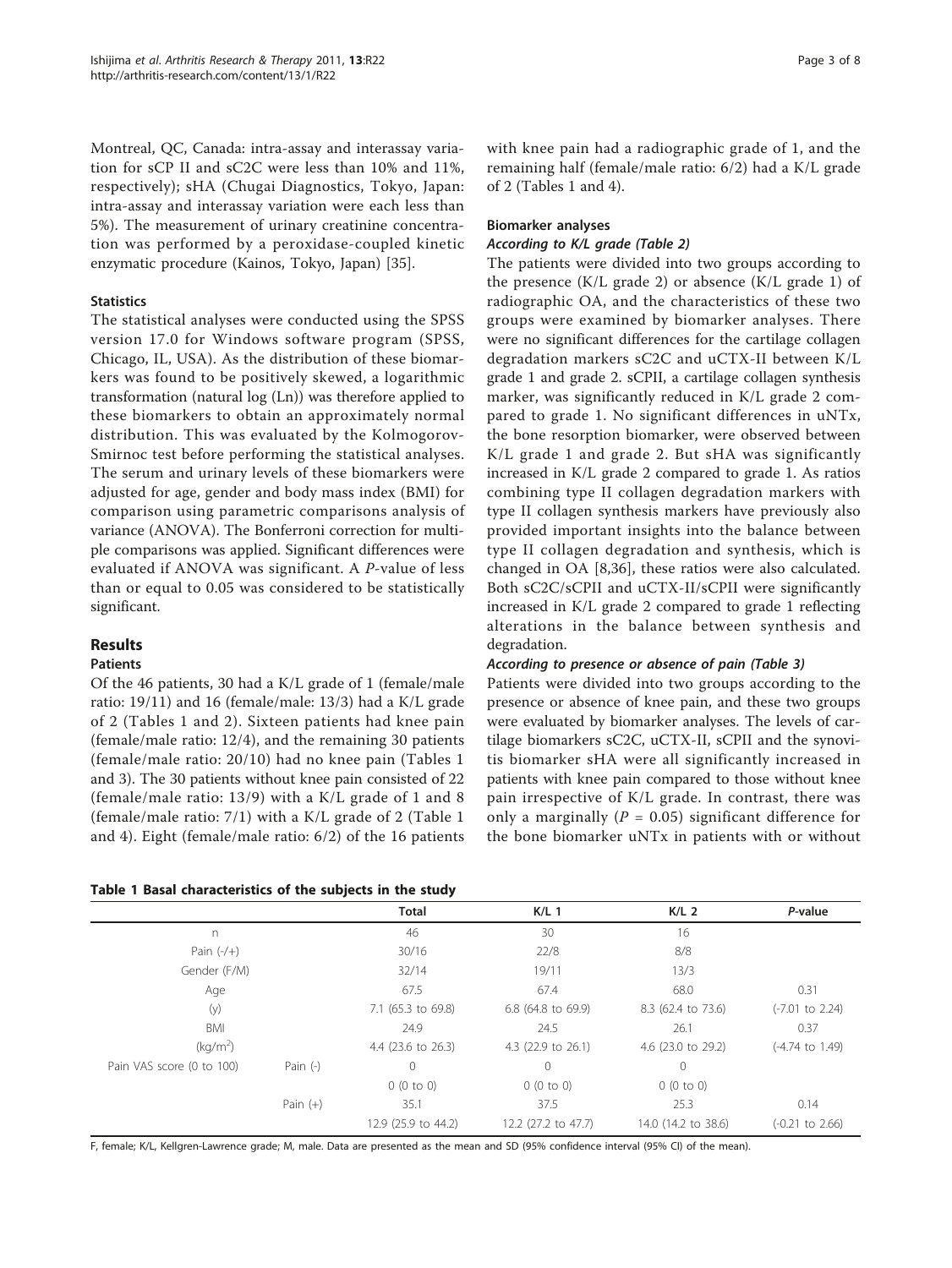|                         | Radiographic OA | Mean | <b>SE</b> | 95% CI of the mean |       | P-value   | 95% CI for difference |
|-------------------------|-----------------|------|-----------|--------------------|-------|-----------|-----------------------|
|                         |                 |      |           | Lower              | Upper |           |                       |
| SC2C                    | K/L1            | 5.56 | 0.04      | 5.49               | 5.64  | 0.06      | $-0.09$ to $0.30$     |
| Ln (pmol/ml)            | K/L2            | 5.42 | 0.07      | 5.29               | 5.55  |           |                       |
| sCPII                   | K/L1            | 7.53 | 0.06      | 7.38               | 7.64  | $< 0.01*$ | 0.26 to 0.78          |
| Ln (nq/ml)              | K/L2            | 6.99 | 0.11      | 6.77               | 7.21  |           |                       |
| uCTX-II/Cr              | K/L1            | 5.25 | 0.13      | 4.99               | 5.52  | 0.15      | $-0.94$ to $0.15$     |
| Ln (ng/µmol creatinine) | K/L2            | 5.65 | 0.23      | 5.19               | 6.11  |           |                       |
| sC2C/sCPII              | K/L1            | 0.14 | 0.02      | 0.10               | 0.18  | $< 0.01*$ | $-0.21$ to $-0.04$    |
|                         | K/L2            | 0.26 | 0.04      | 0.19               | 0.34  |           |                       |
| uCTX-II/sCPII           | K/L1            | 0.11 | 0.06      | $-0.01$            | 0.22  | $< 0.01*$ | $-0.68$ to $-0.22$    |
|                         | K/L2            | 0.56 | 0.10      | 0.37               | 0.75  |           |                       |
| uNTx/Cr                 | K/L1            | 3.79 | 0.10      | 3.60               | 3.98  | 0.10      | $-1.47$ to $-0.59$    |
| Ln (ng/ml creatinine)   | K/L2            | 3.46 | 0.16      | 3.13               | 3.79  |           |                       |
| sHA                     | K/L1            | 2.97 | 0.12      | 2.74               | 3.21  | $< 0.01*$ | $-1.21$ to $-0.27$    |
| Ln (pmol/ml)            | K/L2            | 3.71 | 0.20      | 3.31               | 4.11  |           |                       |

<span id="page-3-0"></span>Table 2 Biomarker levels in each subgroup of the subjects according to the radiographic classification

All analyses were adjusted for age, gender, and body mass index. The urinary biomarkers were corrected for creatinine. The number of subjects with K/L grade 1 was 30, while that with K/L grade 2 was 16. \*P-values less than or equal to 0.05 are statistically significant. 95% CI, 95% confidence interval; C2C, cartilage collagen type II cleavage; CPII, cartilage type II collagen carboxy propeptide; CTX-II, type II collagen C-telopeptide; HA, hyaluronic acid; K/L, Kellgren-Lawrence grade; Ln, natural log; NTx, N-terminal crosslinking telopeptide of type I collagen; SE, standard error of the mean; s, serum; u, urine.

knee pain irrespective of grade. The presence of pain did not influence the ratio of sC2C/sCPII nor that of uCTX-II/sCPII.

According to K/L grade with or without knee pain (Table [4\)](#page-4-0) The participants were further divided into four groups according to the presence  $(K/L 2)$  or absence  $(K/L 1)$  of both radiographic knee OA and knee pain. sC2C in K/L grade 1 patients with knee pain was significantly increased in comparison to the same grade group without knee pain. No such differences were seen in K/L

grade 2 patients. sCPII in K/L grade 1 patients with knee pain was significantly increased in comparison to those with no pain in this grade. Again such differences were not seen in K/L grade 2. In contrast, uCTX-II in K/L grade 2 patients with knee pain was significantly increased in comparison to those in K/L grade 2 without knee pain. Such pain-related differences were not seen in K/L grade 1 patients. No significant differences in sC2C/sCPII were observed between sub-groups with and without pain for either grade. uCTX-II/CPII in K/L

| Table 3 Biomarker levels in each subgroups according to the presence or absence of knee pain |  |  |  |  |  |  |  |  |
|----------------------------------------------------------------------------------------------|--|--|--|--|--|--|--|--|
|----------------------------------------------------------------------------------------------|--|--|--|--|--|--|--|--|

|                         | Pain                     | Mean | <b>SE</b> |       | 95% CI of the mean | P-value   | 95% CI for difference |
|-------------------------|--------------------------|------|-----------|-------|--------------------|-----------|-----------------------|
|                         |                          |      |           | Lower | Upper              |           |                       |
| SC2C                    | $\overline{\phantom{a}}$ | 5.47 | 0.04      | 5.40  | 5.55               | $0.01*$   | $-0.35$ to $-0.05$    |
| Ln (pmol/ml)            | $^{+}$                   | 5.67 | 0.06      | 5.55  | 5.79               |           |                       |
| sCPII                   | $\overline{\phantom{a}}$ | 7.28 | 0.07      | 7.14  | 7.43               | $0.03*$   | $-0.62$ to $-0.04$    |
| Ln (nq/ml)              | $+$                      | 7.62 | 0.12      | 7.37  | 7.86               |           |                       |
| uCTX-II/Cr              | $\sim$                   | 5.14 | 0.12      | 4.90  | 5.38               | $< 0.01*$ | $-1.30$ to $-0.34$    |
| Ln (ng/µmol creatinine) | $+$                      | 5.96 | 0.20      | 5.56  | 6.37               |           |                       |
| sC2C/sCPII              | $\sim$                   | 0.19 | 0.02      | 0.14  | 0.23               | 0.40      | $-0.05$ to $0.13$     |
|                         | $+$                      | 0.15 | 0.04      | 0.07  | 0.22               |           |                       |
| uCTX-II/sCPII           | $\overline{\phantom{a}}$ | 0.19 | 0.07      | 0.06  | 0.32               | 0.25      | $-0.42$ to $0.12$     |
|                         | $+$                      | 0.34 | 0.11      | 0.12  | 0.57               |           |                       |
| uNTx/Cr                 | $\sim$                   | 3.60 | 0.09      | 3.41  | 6.79               | $0.05*$   | $-0.76$ to $0.03$     |
| Ln (ng/ml creatinine)   | $+$                      | 3.98 | 016       | 3.66  | 4.30               |           |                       |
| sHA                     | $\sim$                   | 3.03 | 0.12      | 2.78  | 3.28               | $0.04*$   | $-1.03$ to $-0.03$    |
| Ln (pmol/ml)            | $+$                      | 3.55 | 0.21      | 3.13  | 3.98               |           |                       |

All analyses were adjusted for age, gender, and body mass index. The urinary biomarkers were corrected for creatinine. The number of subjects with knee pain was 30, while the number without knee pain was 16. \*P-values less than or equal to 0.05 are statistically significant.

95% CI, 95% confidence interval; C2C, cartilage collagen type II cleavage; CPII, cartilage type II collagen carboxy propeptide; CTX-II, type II collagen C-telopeptide; HA, hyaluronic acid; K/L, Kellgren-Lawrence grade; Ln, natural log; NTx, N-terminal crosslinking telopeptide of type I collagen; s, serum; SE, standard error of the mean; u, urine.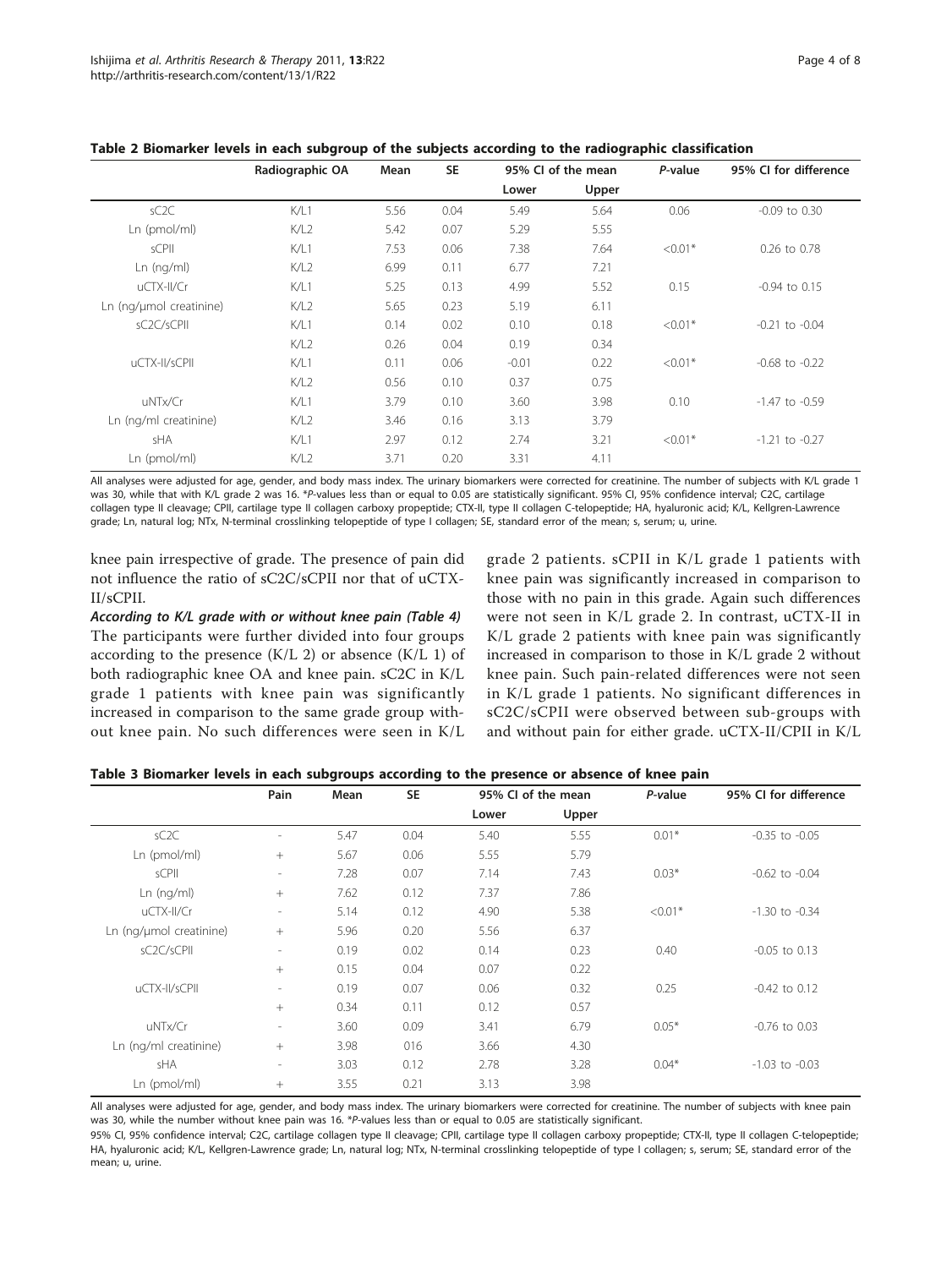|                         | Radiographic OA  | Pain                     | Mean | <b>SE</b> |         | 95% CI of the mean | P-value   | 95% CI for difference |
|-------------------------|------------------|--------------------------|------|-----------|---------|--------------------|-----------|-----------------------|
|                         |                  |                          |      |           | Lower   | Upper              |           |                       |
| sC <sub>2</sub> C       | K/L 1            | $\overline{\phantom{a}}$ | 5.49 | 0.04      | 5.40    | 5.57               | $0.02*$   | $-0.19$ to $-0.04$    |
| Ln (pmol/ml)            |                  |                          | 5.75 | 0.07      | 5.61    | 5.91               |           |                       |
|                         | $K/L$ 2          | ÷,                       | 5.43 | 0.07      | 5.29    | 5.57               | 1.00      | $-0.36$ to $0.35$     |
|                         |                  |                          | 5.44 | 0.11      | 5.21    | 5.66               |           |                       |
| sCPII                   | K/L 1            | $\overline{\phantom{a}}$ | 7.38 | 0.07      | 7.24    | 7.52               | $0.01*$   | $-0.83$ to $-0.10$    |
| Ln (nq/ml)              |                  | $\! +$                   | 7.84 | 0.11      | 7.62    | 8.07               |           |                       |
|                         | $K/L$ 2          | $\overline{\phantom{a}}$ | 7.05 | 0.11      | 6.83    | 7.28               | 1.00      | $-0.44$ to 0.71       |
|                         |                  |                          | 6.92 | 0.18      | 6.56    | 7.28               |           |                       |
| uCTX-II/Cr              | K/L 1            | $\overline{\phantom{a}}$ | 5.04 | 0.14      | 4.76    | 5.32               | 0.07      | $-1.48$ to 0.03       |
| Ln (ng/µmol creatinine) |                  | $\! + \!\!\!\!$          | 5.77 | 0.22      | 5.32    | 6.22               |           |                       |
|                         | K/L <sub>2</sub> | $\overline{\phantom{a}}$ | 5.38 | 0.23      | 4.92    | 5.83               | $< 0.05*$ | $-2.36$ to $-0.05$    |
|                         |                  | $\! +$                   | 6.56 | 0.36      | 5.82    | 7.29               |           |                       |
| sC <sub>2</sub> C       | K/L 1            | $\overline{\phantom{a}}$ | 0.15 | 0.03      | 0.10    | 0.20               | 1.00      | $-1.12$ to 0.17       |
| /sCPII                  |                  |                          | 0.12 | 0.04      | 0.04    | 0.21               |           |                       |
|                         | $K/L$ 2          | $\overline{\phantom{a}}$ | 0.27 | 0.04      | 0.19    | 0.36               | 1.00      | $-0.17$ to 0.26       |
|                         |                  | $\! +$                   | 0.23 | 0.07      | 0.09    | 0.37               |           |                       |
| uCTX-II/sCPII           | K/L 1            | $\overline{\phantom{a}}$ | 0.09 | 0.06      | $-0.03$ | 0.22               | 1.00      | -0.39 to 0.29         |
|                         |                  | $\! + \!\!\!\!$          | 0.14 | 0.10      | $-0.06$ | 0.35               |           |                       |
|                         | K/L <sub>2</sub> | $\overline{\phantom{a}}$ | 0.42 | 0.10      | 0.21    | 0.63               | $< 0.05*$ | $-1.07$ to 0          |
|                         |                  | $^{+}$                   | 0.95 | 0.17      | 0.62    | 1.29               |           |                       |
| uNTX/Cr                 | $K/L$ 1          | $\overline{\phantom{a}}$ | 3.71 | 0.11      | 3.48    | 3.93               | 1.00      | -0.89 to 0.33         |
| Ln (ng/ml creatinine)   |                  |                          | 3.99 | 0.18      | 3.62    | 4.35               |           |                       |
|                         | $K/L$ 2          | $\overline{\phantom{a}}$ | 3.33 | 0.18      | 2.96    | 3.70               | 0.73      | $-1.49$ to 0.41       |
|                         |                  |                          | 3.87 | 0.29      | 3.27    | 4.47               |           |                       |
| sHA                     | K/L 1            | $\overline{\phantom{a}}$ | 2.77 | 0.13      | 2.51    | 3.03               | 0.06      | $-1.40$ to 0.01       |
| Ln (pmol/ml)            |                  |                          | 3.46 | 0.21      | 3.04    | 3.89               |           |                       |
|                         | $K/L$ 2          | $\overline{\phantom{a}}$ | 3.66 | 0.21      | 3.24    | 4.09               | 1.00      | $-1.42$ to 0.78       |
|                         |                  | $\! +$                   | 3.98 | 0.34      | 3.29    | 4.67               |           |                       |

<span id="page-4-0"></span>

| Table 4 Biomarker levels in each subgroups according to both the radiographic classification and knee pain |  |  |  |
|------------------------------------------------------------------------------------------------------------|--|--|--|
|------------------------------------------------------------------------------------------------------------|--|--|--|

All analyses were adjusted for age, sex and body mass index. The urinary biomarkers were corrected for creatinine. \*P-values less than or equal to 0.05 are statistically significant.

95% CI, 95% confidence interval; C2C, cartilage collagen type II cleavage; CPII, cartilage type II collagen carboxy propeptide; CTX-II, type II collagen C-telopeptide; HA, hyaluronic acid; K/L, Kellgren-Lawrence grade; Ln, natural log; NTx, N-terminal crosslinking telopeptide of type I collagen; s, serum; SE, standard error of the mean; u, urine.

2 patients with knee pain was significantly increased in comparison to those in K/L grade 2 without knee pain. No such pain-related differences were seen for uCTX-II/CPII in grade 1 patients. In contrast to the cartilage biomarkers, there were no significant differences in uNTx or sHA between sub-groups with and without pain for either grade.

## **Discussion**

We set out to determine with skeletal biomarkers and a synovitis biomarker whether we could identify early systemic differences in cartilage, bone and synovial metabolism that may be associated with joint pain in K/L grade 1 (supposedly normal) patients and in early (K/L grade 2) knee OA. Previously reported changes in a reduction of sCPII [[23](#page-6-0)] and an increase in sHA [[21\]](#page-6-0), as well as changes in the ratios of cartilage collagen degradation

(C2C and CTX-II) and synthesis (CPII) markers [[8,](#page-6-0)[36](#page-7-0)] were again observed with the onset of OA (K/L grade 2 versus K/L grade1). Moreover, the present study also revealed that some of these biomarkers can detect painassociated differences in patients irrespective of grade. The differences in K/L grade 1 involving pain-related changes in the cartilage biomarkers C2C and CPII correspond to the fact that although these grade 1 patients with knee pain may appear normal radiographically they often exhibit early cartilage lesions revealed by MRI [[15\]](#page-6-0). Others have found that chondral defects in articular cartilages seen on MRI are associated with OA knee pain [\[19](#page-6-0)]. Biomarker changes, involving the biomarkers C2C and CPII, similar to those seen in our study in K/L grade 2 versus grade 1 have previously been observed [[8,15](#page-6-0)]. Together these and our results indicate that the cartilage biomarkers C2C, CTX-II and CPII can be used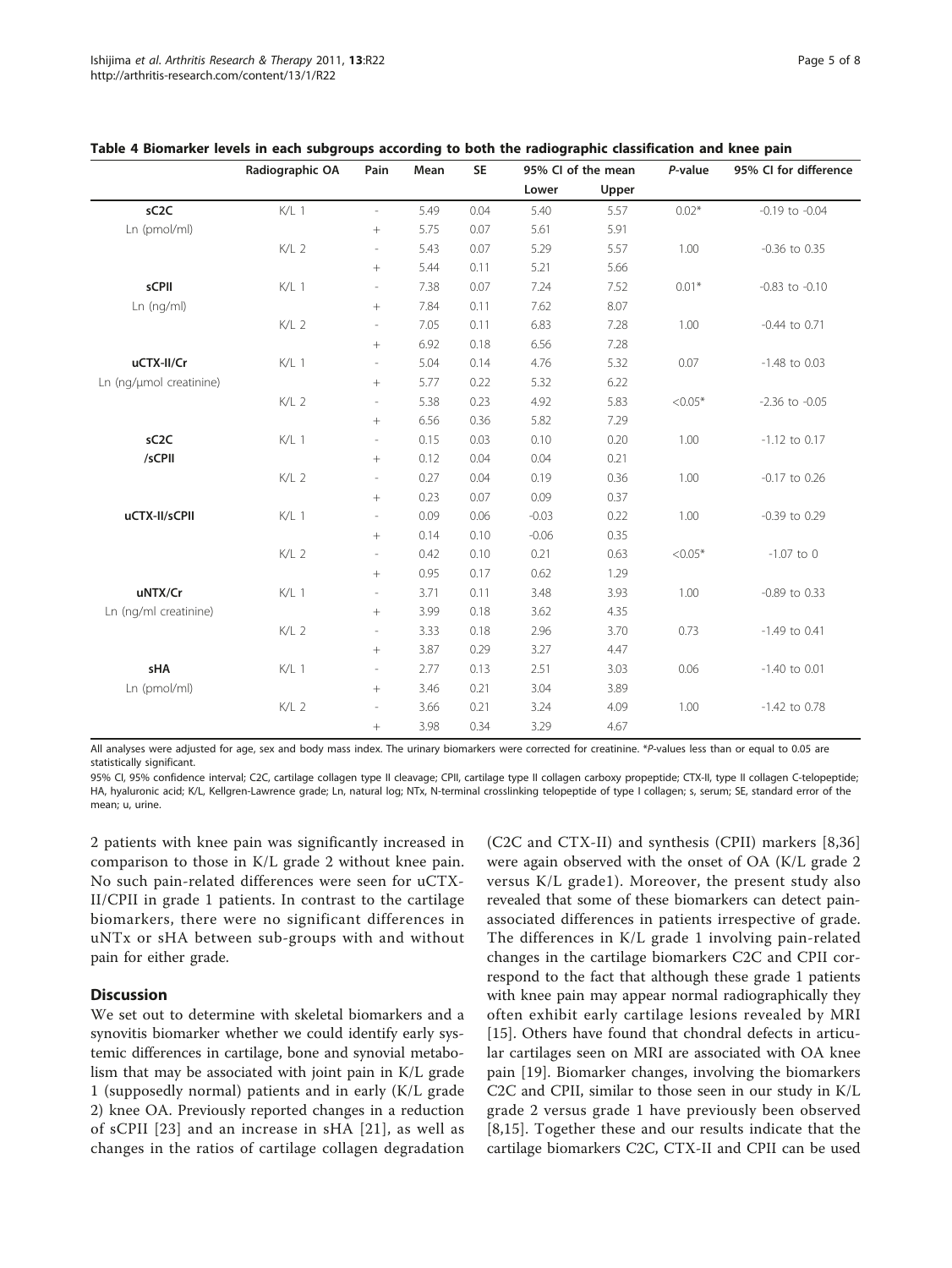to help detect early chondral lesions in knee OA and that changes in these biomarkers associated with the pathology of knee OA are also associated with knee pain.

As cartilage is aneural, it is not a tissue that can directly generate pain [[4](#page-6-0)]. But changes in articulation caused by structural and associated changes in extracellular matrix turnover in articular cartilages, reflected by cartilage biomarkers [[8,15](#page-6-0),[36\]](#page-7-0), may result in the manifestation of pain in other joint tissues. This may be a consequence of alterations in joint mechanics resulting in structural changes elsewhere and/or the generation of joint debris that may cause a synovitis.

Subchondral bone, periostium, synovium, ligaments, and joint capsule are all richly innervated and contain nerve endings that may be the source of pain in OA patients [[2,4,5\]](#page-6-0). The severity of the synovitis as detected by MRI has been reported to be associated with joint pain in the knee [[37\]](#page-7-0). In agreement with this we observed an increase sHA in patients experiencing joint pain when all patients were examined but this painrelated increase was not seen within grades, being only marginal ( $P = 0.06$ ) in grade 1, probably due to the smaller study population.

Subchondral bone has been proposed as a source of joint pain in knee OA [\[1](#page-6-0),[4,5](#page-6-0)]. We noted an increase in uNTx, the bone resorption marker, in the joint pain sub-group when all patients were analysed although once again, as with sHA, this was not observed in analyses of each K/L grade, probably for the same aforementioned reasons.

The interface between subchondral bone and articular cartilage is a site of potential remodeling in OA, as elsewhere intraarticularly, although it has attracted limited attention. The recent discovery that the biomarker CTX-II originates primarily from calcified cartilage at this site [[17](#page-6-0)] is of special interest since this biomarker was increased in patients with joint pain and is also increased in K/L grade 2 patients with knee pain over those without pain. Thus changes at this osteochondral junction may account, in part at least, for the relationship of this biomarker to joint pain. As it is likely that it is also generated in endochondral ossification, which involves calcified cartilage remodeling, and this is also a component of osteophyte formation, further work is required to determine whether the changes in CTX-II may also reflect osteophyte remodeling.

It has been generally accepted that a K/L grade of 2 is the cut-off for defining radiographic knee OA features. It has also been suggested that since no clear consensus exists as to whether K/L grade 1 subjects also represent early OA, they should be treated as patients of separate grades [[38\]](#page-7-0). In addition, the subjects with a K/L grade of 1 have been shown to have an increased risk for

progression to a K/L grade of 2 [[38\]](#page-7-0). The results of the current study suggest that those patients with a K/L grade of 1 should, if knee pain is present, also be included as a separate group and one which may represent early OA in view of recent findings. Importantly, those with persistent knee pain but no prior diagnosis of OA have early OA in the majority of cases based on MRI and radiographic evidence [[15](#page-6-0)]. This will be an important consideration for the future evaluation of biomarkers as a diagnostic tool [\[39,40](#page-7-0)].

The current study had some limitations. The interpretation of the results was limited by the small number of patients. However, the results usually showed convincing statistical significance. This investigation was a singlearm study and not a randomized trial. Therefore, the design may have introduced certain bias into the results. The serum and urine sample collections were not timed or fasted. Diurnal and activity related variation of some biomarkers have been reported [[41](#page-7-0),[42](#page-7-0)]. But collection of second void urine samples was recommended in a previous study [[42\]](#page-7-0). We included only Japanese samples in the analyses. As a result, our findings may not be applicable to other ethnic groups. Because we did not conduct detailed phenotyping of other joints, the contribution of other joints to the systemic levels of biomarkers cannot be addressed.

#### Conclusions

In spite of these reservations, our results reveal that changes in cartilage matrix turnover detected by molecular biomarkers may reflect early changes in cartilage structure that account directly or indirectly for knee pain in both health and disease. The results also suggest that synovitis and bone remodeling may contribute to joint pain. The observation that K/L grade 1 patients with knee pain exhibit biomarker features of early knee OA is of special interest regarding the radiographic identification of early OA. This and previous but limited biomarker studies together suggest that biomarkers have value in helping identify the source of knee pain in patients with early OA and in the early detection of knee OA.

#### Abbreviations

ACR: American College of Rheumatology; ANOVA: analysis of variance; C2C: cartilage type II collagen cleavage by collagenase; CI: confidence interval; COMP: cartilage oligomeric matrix protein; CP II: cartilage type II procollagen carboxy propeptide; CTX-II: cartilage type II collagen C-telopeptide; DMORDs: disease-modifying drugs; HA: hyaluronic acid; ICC: Interclass correlation coefficient; K/L grading: Kellgren-Lawrence grading; Ln: natural log; MRI: magnetic resonance imaging; NTx: N-terminal crosslinking telopeptide of type I collagen; OA: osteoarthritis; VAS: visual analogue scale.

#### Acknowledgements

We give a special thanks to Dr. Tokuhide Doi for his support in developing this manuscript.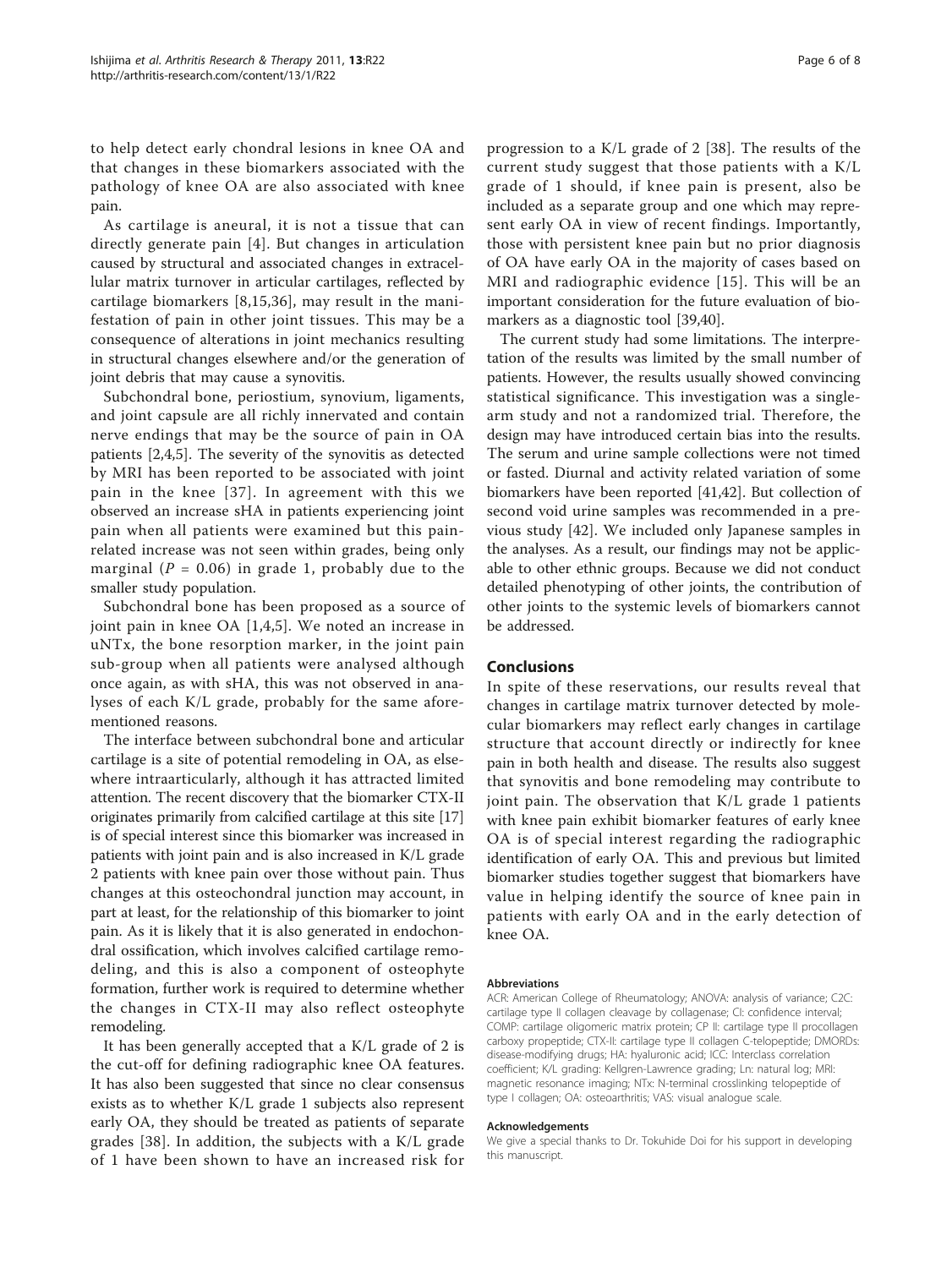<span id="page-6-0"></span>This study was funded in part by a High Technology Research Center Grant from the Ministry of Education, Culture, Sports, Science and Technology of Japan (to M.I.).

#### Author details

<sup>1</sup>Department of Medicine for Motor Organ, Juntendo University Graduate School of Medicine, 2-1-1, Hongo, Bunkyo-ku, Tokyo 113-8421, Japan. <sup>2</sup> Department of Orthopaedics, Juntendo University School of Medicine, 2-1-1, Hongo, Bunkyo-ku, Tokyo 113-8421, Japan. <sup>3</sup>Sportology Center, Juntendo University Graduate School of Medicine, 2-1-1, Hongo, Bunkyo-ku, Tokyo 113-8421, Japan. <sup>4</sup> Department of Host Defense and Biochemical Research, Juntendo University Graduate School of Medicine, 2-1-1, Hongo, Bunkyo-ku, Tokyo 113-8421, Japan. <sup>5</sup>Department of Orthopaedic Surgery, Juntendo University Shizuoka Hospital, 1129 Nagaoka, Izunokuni-shi, Shizuoka 410- 2295, Japan. <sup>6</sup>Total Technological Consultant Co., Ltd., 1-20-2, Ebisunishi, Shibuya-ku, Tokyo 150-0021, Japan. <sup>7</sup>Tana Orthopaedic Surgery, 15-7, Tanacho, Aoba-ku Yokohama, Kanagawa 227-0064, Japan. <sup>8</sup>Professor Emeritus, Department of Surgery, McGill University, 1650 Cedar Ave., Montreal, Quebec, H3G 1A4, Canada.

#### Authors' contributions

MI, KYI, TY, IN and HK conceived and designed the study. MI, TW, KN, HK, IF and AT undertook measurement of knee structures. MI, HK, IN, KK and RP had the major role in analysis and interpretation of the data, and contributed to drafting the report. HY supervised the statistical analysis. All authors have read and approved the final manuscript.

#### Competing interests

RP is a consultant to IBEX. The other authors declare that they have no competing interests.

#### Received: 27 July 2010 Revised: 25 January 2011 Accepted: 14 February 2011 Published: 14 February 2011

#### References

- 1. Felson DT: [Clinical practice. Osteoarthritis of the knee.](http://www.ncbi.nlm.nih.gov/pubmed/16495396?dopt=Abstract) N Engl J Med 2006, 354:841-848.
- Felson DT: [The sources of pain in knee osteoarthritis.](http://www.ncbi.nlm.nih.gov/pubmed/16093843?dopt=Abstract) Curr Opin Rheumatol 2005, 17:624-628.
- 3. WHO Scientific Group: The burden of musculoskeletal conditions at the start of the new millennium. World Health Organ Tech Rep Ser 2003, 919:1-218.
- 4. Dieppe PA, Lohmander LS: [Pathogenesis and management of pain in](http://www.ncbi.nlm.nih.gov/pubmed/15766999?dopt=Abstract) [osteoarthritis.](http://www.ncbi.nlm.nih.gov/pubmed/15766999?dopt=Abstract) Lancet 2005, 365:965-973.
- 5. Creamer P: [Osteoarthritis pain and its treatment.](http://www.ncbi.nlm.nih.gov/pubmed/10990186?dopt=Abstract) Curr Opin Rheumatol 2000, 12:450-455.
- 6. Creamer P, Lethbridge-Cejku M, Hochberg MC: [Determinants of pain](http://www.ncbi.nlm.nih.gov/pubmed/10451078?dopt=Abstract) [severity in knee osteoarthritis: effect of demographic and psychosocial](http://www.ncbi.nlm.nih.gov/pubmed/10451078?dopt=Abstract) [variables using 3 pain measures.](http://www.ncbi.nlm.nih.gov/pubmed/10451078?dopt=Abstract) J Rheumatol 1999, 26:1785-1792.
- Young-Min SA, Cawston TE, Griffiths ID: [Markers of joint destruction:](http://www.ncbi.nlm.nih.gov/pubmed/11386253?dopt=Abstract) [principles, problems, and potential.](http://www.ncbi.nlm.nih.gov/pubmed/11386253?dopt=Abstract) Ann Rheum Dis 2001, 60:545-548.
- 8. Cahue S, Sharma L, Dunlop D, Ionescu M, Song J, Lobanok T, King L, Poole AR: [The ratio of type II collagen breakdown to synthesis and its](http://www.ncbi.nlm.nih.gov/pubmed/17344068?dopt=Abstract) [relationship with the progression of knee osteoarthritis.](http://www.ncbi.nlm.nih.gov/pubmed/17344068?dopt=Abstract) Osteoarthritis Cartilage 2007, 15:819-823.
- Abramson SB, Attur M: [Developments in the scientific understanding of](http://www.ncbi.nlm.nih.gov/pubmed/19519925?dopt=Abstract) [osteoarthritis.](http://www.ncbi.nlm.nih.gov/pubmed/19519925?dopt=Abstract) Arthritis Res Ther 2009, 11:227.
- 10. Krasnokutsky S, Attur M, Palmer G, Samuels J, Abramson SB: [Current](http://www.ncbi.nlm.nih.gov/pubmed/18723377?dopt=Abstract) [concepts in the pathogenesis of osteoarthritis.](http://www.ncbi.nlm.nih.gov/pubmed/18723377?dopt=Abstract) Osteoarthritis Cartilage 2008, 16:S1-3.
- 11. Goldring MB, Goldring SR: [Articular cartilage and subchondral bone in](http://www.ncbi.nlm.nih.gov/pubmed/20392241?dopt=Abstract) [the pathogenesis of osteoarthritis.](http://www.ncbi.nlm.nih.gov/pubmed/20392241?dopt=Abstract) Ann N Y Acad Sci 2010, 1192:230-237.
- 12. Garnero P, Rousseau JC, Delmas PD: [Molecular basis and clinical use of](http://www.ncbi.nlm.nih.gov/pubmed/10817547?dopt=Abstract) [biochemical markers of bone, cartilage, and synovium in joint diseases.](http://www.ncbi.nlm.nih.gov/pubmed/10817547?dopt=Abstract) Arthritis Rheum 2000, 43:953-968.
- 13. Garnero P, Peterfy C, Zaim S, Schoenharting M: [Bone marrow](http://www.ncbi.nlm.nih.gov/pubmed/16145678?dopt=Abstract) [abnormalities on magnetic resonance imaging are associated with type](http://www.ncbi.nlm.nih.gov/pubmed/16145678?dopt=Abstract) [II collagen degradation in knee osteoarthritis: a three-month](http://www.ncbi.nlm.nih.gov/pubmed/16145678?dopt=Abstract) [longitudinal study.](http://www.ncbi.nlm.nih.gov/pubmed/16145678?dopt=Abstract) Arthritis Rheum 2005, 52:2822-2829.
- 14. Garnero P: Noninvasive biochemical markers in osteoarthritis. In Osteoarthritis: diagnosis and medical/surgical management. 4 edition. Edited

by: Moskowithz RW, Raltman RD, Hochberg MC, Buckwalter JA, Goldberg VM. Philadelphia: Lippincott Williams 2007:215-232.

- 15. Cibere J, Zhang H, Garnero P, Poole AR, Lobanok T, Saxne T, Kraus VB, Way A, Thorne A, Wong H, Singer J, Kopec J, Guermazi A, Peterfy C, Nicolaou S, Munk PL, Esdaile JM: [Association of biomarkers with pre](http://www.ncbi.nlm.nih.gov/pubmed/19404937?dopt=Abstract)[radiographically defined and radiographically defined knee osteoarthritis](http://www.ncbi.nlm.nih.gov/pubmed/19404937?dopt=Abstract) in [a population-based study.](http://www.ncbi.nlm.nih.gov/pubmed/19404937?dopt=Abstract) Arthritis Rheum 2009, 60:1372-1380.
- 16. Sowers MF, Karvonen-Gutierrez CA, Yosef M, Jannausch M, Jiang Y, Garnero P, Jacobson J: [Longitudinal changes of serum COMP and urinary](http://www.ncbi.nlm.nih.gov/pubmed/19563924?dopt=Abstract) [CTX-II predict X-ray defined knee osteoarthritis severity and stiffness in](http://www.ncbi.nlm.nih.gov/pubmed/19563924?dopt=Abstract) [women.](http://www.ncbi.nlm.nih.gov/pubmed/19563924?dopt=Abstract) Osteoarthritis Cartilage 2009, 17:1609-1614.
- 17. Bay-Jensen AC, Andersen TL, Charni-Ben Tabassi N, Kristensen PW, Kjaersgaard-Andersen P, Sandell L, Garnero P, Delaisse JM: [Biochemical](http://www.ncbi.nlm.nih.gov/pubmed/17950629?dopt=Abstract) [markers of type II collagen breakdown and synthesis are positioned at](http://www.ncbi.nlm.nih.gov/pubmed/17950629?dopt=Abstract) [specific sites in human osteoarthritic knee cartilage.](http://www.ncbi.nlm.nih.gov/pubmed/17950629?dopt=Abstract) Osteoarthritis Cartilage 2008, 16:615-623.
- 18. Neogi T, Felson D, Niu J, Nevitt M, Lewis CE, Aliabadi P, Sack B, Torner J, Bradley L, Zhang Y: Association between radiographic features of knee osteoarthritis and pain: results from two cohort studies. Br Medical J 2009, 339:b2844.
- 19. Zhai G, Cicuttini F, Ding C, Scott F, Garnero P, Jones G: [Correlates of knee](http://www.ncbi.nlm.nih.gov/pubmed/16572288?dopt=Abstract) [pain in younger subjects.](http://www.ncbi.nlm.nih.gov/pubmed/16572288?dopt=Abstract) Clin Rheumatol 2007, 26:75-80.
- 20. Poole AR, Dieppe P: [Biological markers in rheumatoid arthritis.](http://www.ncbi.nlm.nih.gov/pubmed/7939727?dopt=Abstract) Semin Arthritis Rheum 1994, 23:17-31.
- 21. Goldberg RL, Huff JP, Lenz ME, Glickman P, Katz R, Thonar EJ: [Elevated](http://www.ncbi.nlm.nih.gov/pubmed/2059228?dopt=Abstract) [plasma levels of hyaluronate in patients with osteoarthritis and](http://www.ncbi.nlm.nih.gov/pubmed/2059228?dopt=Abstract) [rheumatoid arthritis.](http://www.ncbi.nlm.nih.gov/pubmed/2059228?dopt=Abstract) Arthritis Rheum 1991, 34:799-807.
- 22. Reijman M, Hazes JM, Bierma-Zeinstra SM, Koes BW, Christgau S, Christiansen C, Uitterlinden AG, Pols HA: [A new marker for osteoarthritis:](http://www.ncbi.nlm.nih.gov/pubmed/15334460?dopt=Abstract) [cross-sectional and longitudinal approach.](http://www.ncbi.nlm.nih.gov/pubmed/15334460?dopt=Abstract) Arthritis Rheum 2004, 50:2471-2478.
- 23. Nelson F, Dahlberg L, Laverty S, Reiner A, Pidoux I, Ionescu M, Fraser GL, Brooks E, Tanzer M, Rosenberg LC, Dieppe P, Poole AR: [Evidence for](http://www.ncbi.nlm.nih.gov/pubmed/9854047?dopt=Abstract) [altered synthesis of type II collagen in patients with osteoarthritis.](http://www.ncbi.nlm.nih.gov/pubmed/9854047?dopt=Abstract) J Clin Invest 1998, 102:2115-2125.
- 24. Bollen AM, Martin MD, Leroux BG, Eyre DR: [Circadian variation in urinary](http://www.ncbi.nlm.nih.gov/pubmed/8619368?dopt=Abstract) [excretion of bone collagen cross-links.](http://www.ncbi.nlm.nih.gov/pubmed/8619368?dopt=Abstract) J Bone Miner Res 1995, 10:1885-1890.
- 25. Sharif M, George E, Shepstone L, Knudson W, Thonar EJ, Cushnaghan J, Dieppe P: [Serum hyaluronic acid level as a predictor of disease](http://www.ncbi.nlm.nih.gov/pubmed/7779118?dopt=Abstract) [progression in osteoarthritis of the knee.](http://www.ncbi.nlm.nih.gov/pubmed/7779118?dopt=Abstract) Arthritis Rheum 1995, 38:760-767.
- 26. Poole AR: NIH white paper: Biomarkers, the Osteoarthritis Initiative. [[http://www.niams.nih.gov/Funding/Funded\\_Research/](http://www.niams.nih.gov/Funding/Funded_Research/Osteoarthritis_Initiative/agenda0200.asp) [Osteoarthritis\\_Initiative/agenda0200.asp\]](http://www.niams.nih.gov/Funding/Funded_Research/Osteoarthritis_Initiative/agenda0200.asp).
- 27. Poole AR: [Biochemical/immunochemical biomarkers of osteoarthritis.](http://www.ncbi.nlm.nih.gov/pubmed/14603584?dopt=Abstract) In Rheumatic Disease Clinics of North America. Volume 29. Edited by: Brandt K. Elsevier Science; 2003:803-818.
- 28. King KB, Lindsey CT, Dunn TC, Ries MD, Steinbach LS, Majumdar S: [A study](http://www.ncbi.nlm.nih.gov/pubmed/15527998?dopt=Abstract) [of the relationship between molecular biomarkers of joint degeneration](http://www.ncbi.nlm.nih.gov/pubmed/15527998?dopt=Abstract) [and the magnetic resonance-measured characteristics of cartilage in 16](http://www.ncbi.nlm.nih.gov/pubmed/15527998?dopt=Abstract) [symptomatic knees.](http://www.ncbi.nlm.nih.gov/pubmed/15527998?dopt=Abstract) Magn Reson Imaging 2004, 22:1117-1123.
- Christgau S, Garnero P, Fledelius C, Moniz C, Ensig M, Gineyts E, Rosenquist C, Qvist P: [Collagen type II C-telopeptide fragments as an](http://www.ncbi.nlm.nih.gov/pubmed/11557363?dopt=Abstract) [index of cartilage degradation.](http://www.ncbi.nlm.nih.gov/pubmed/11557363?dopt=Abstract) Bone 2001, 29:209-215.
- 30. Shinmei M, Ito K, Matsuyama S, Yoshihara Y, Matsuzawa K: [Joint fluid](http://www.ncbi.nlm.nih.gov/pubmed/8886088?dopt=Abstract) [carboxy-terminal type II procollagen peptide as a marker of cartilage](http://www.ncbi.nlm.nih.gov/pubmed/8886088?dopt=Abstract) [collagen biosynthesis.](http://www.ncbi.nlm.nih.gov/pubmed/8886088?dopt=Abstract) Osteoarthritis Cartilage 1993, 1:121-128.
- Bettica P, Cline G, Hart DJ, Meyer J, Spector TD: [Evidence for increased](http://www.ncbi.nlm.nih.gov/pubmed/12483721?dopt=Abstract) [bone resorption in patients with progressive knee osteoarthritis:](http://www.ncbi.nlm.nih.gov/pubmed/12483721?dopt=Abstract) [longitudinal results from the Chingford study.](http://www.ncbi.nlm.nih.gov/pubmed/12483721?dopt=Abstract) Arthritis Rheum 2002, 46:3178-3184.
- 32. Altman R, Asch E, Bloch D, Bole G, Borenstein D, Brandt K, Christy W, Cooke TD, Greenwald R, Hochberg M, Howell M, Kaplan D, Koopman W, Longley S, Mankin H, McShane D, Medsger T Jr, Meenan R, Mikkelsen W, Moskowitz R, Murphy W, Rothschild B, Segal M, Sokoloff L, Wolfe F: [Development of criteria for the classification and reporting of](http://www.ncbi.nlm.nih.gov/pubmed/3741515?dopt=Abstract) [osteoarthritis. Classification of osteoarthritis of the knee. Diagnostic and](http://www.ncbi.nlm.nih.gov/pubmed/3741515?dopt=Abstract) [Therapeutic Criteria Committee of the American Rheumatism](http://www.ncbi.nlm.nih.gov/pubmed/3741515?dopt=Abstract) [Association.](http://www.ncbi.nlm.nih.gov/pubmed/3741515?dopt=Abstract) Arthritis Rheum 1986, 29:1039-1049.
- 33. Ravaud P, Auleley GR, Chastang C, Rousselin B, Paolozzi L, Amor B, Dougados M: [Knee joint space width measurement: an experimental](http://www.ncbi.nlm.nih.gov/pubmed/8761189?dopt=Abstract)